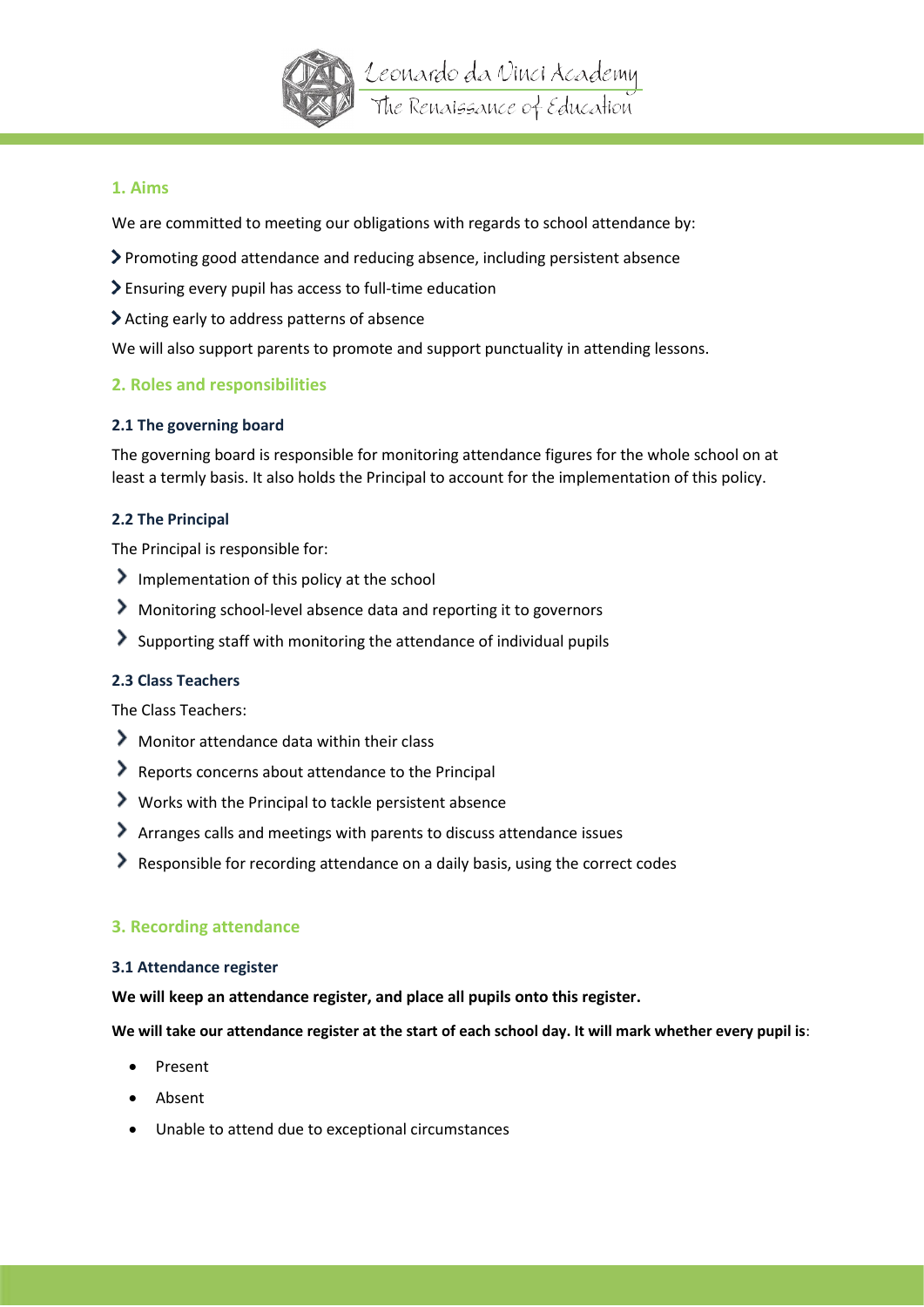

## **Any amendment to the attendance register will include:**

- The original entry
- The amended entry
- The reason for the amendment
- The date on which the amendment was made
- The name and position of the person who made the amendment

Amendments should be made by right clicking and inserting a comment.

See appendix 1 for the attendance codes.

We will keep every entry on the attendance register for 3 years after the date on which the entry was made.

Pupils must arrive in school by 08.30 on each school day.

The register will be taken at 08.30 and will be kept open until 08.45.

## **3.2 Unplanned absence**

The pupil's parent/carer must notify the school on the first day of an unplanned absence by 08.45 or as soon as practically possible (see also absence from school policy).

We will mark absence due to illness as authorised unless the school has a genuine concern about the authenticity of the illness.

If the authenticity of the illness is in doubt, the school may ask the pupil's parent/carer to provide medical evidence, such as a doctor's note, prescription, appointment card or other appropriate form of evidence. We will not ask for medical evidence unnecessarily.

If the school is not satisfied about the authenticity of the illness, the absence will be recorded as unauthorised and parents/carers will be notified of this in advance.

## **3.3 Planned absence and early leaving**

Attending a medical or dental appointment will be counted as authorised as long as the pupil's parent/carer notifies the school in advance of the appointment.

## *Procedure*

- 1) If a student needs to leave school early, the parent/guardian must address the Principal in writing (principal@lvacademy.cz), at least 24 hours before the departure time, clearly stating the following (Exceptions for the 24-hour rule can be made in emergencies but the following steps must still be followed).
	- a. What time the student will be collected
	- b. Why they need to leave early
	- c. Who will collect them
	- d. If they will be returning to school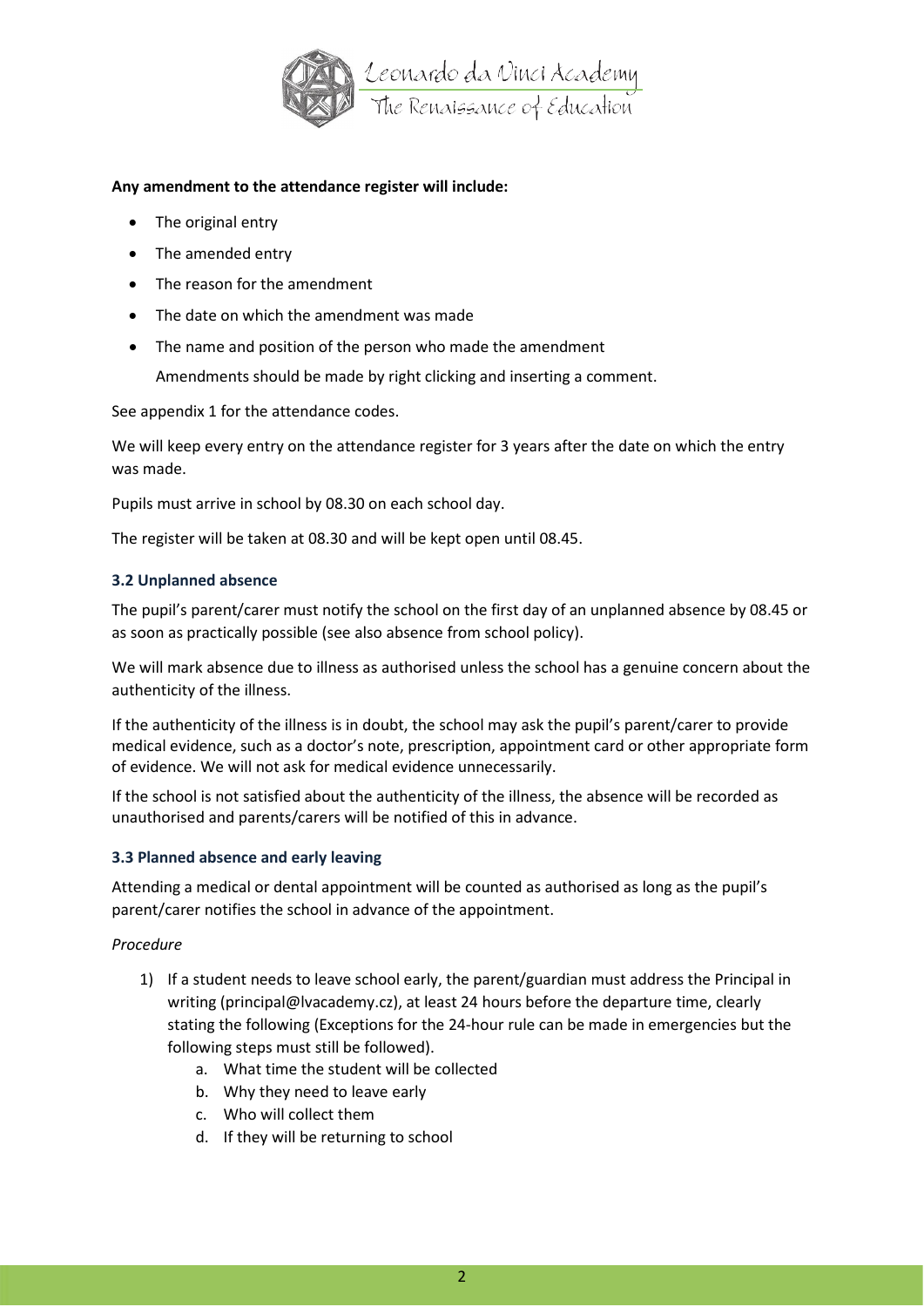

- 2) If a student will be absent from school for any reason the parent/guardian must address the Principal in writing [\(principal@lvacademy.cz\)](mailto:principal@lvacademy.cz) stating the following
	- a. The dates which the student will be missing
	- b. The reason for the absence
		- i. Please note that we encourage parents to make dental/medical/family holidays during after school hours or during school vacations.
- 3) The written request will be recorded and forwarded to teaching staff and written confirmation will be sent to parents that the request was received.

However, we encourage parents/carers to make medical and dental appointments out of school hours where possible. Where this is not possible, the pupil should be out of school for the minimum amount of time necessary.

#### **3.4 Lateness and punctuality**

A pupil who arrives late:

Before the register has closed will be marked as late, using the appropriate code

- After the register has closed will be marked as absent, using the appropriate code
- If a student is late more than twice in one week they will attend late club at first breaktime, and a letter will be sent home to their parents.

#### **3.5 Following up absence**

Where any child we expect to attend school does not attend, or stops attending, the school will:

- Follow up on their absence with their parent/carer to ascertain the reason, by on first case, email/phonecall, and as necessary face-to-face meetings
- Ensure proper safeguarding action is taken where necessary
- $\geq$  Identify whether the absence is approved or not
- I dentify the correct attendance code to use

## **4. Authorised and unauthorised absence**

#### **4.1 Approval for term-time absence**

The Principal will only grant a leave of absence to pupils during term time if they consider there to be 'exceptional circumstances'. A leave of absence is granted at the Principal's discretion.

We define 'exceptional circumstances' as medical leave, funerals, academic contests or sports competitions, or anything with an exception explanation.

The school considers each application for term-time absence individually, taking into account the specific facts, circumstances and relevant context behind the request.

#### **5. Links with other policies**

This policy links to the following policies:

 $\sum$  Safeguarding policy